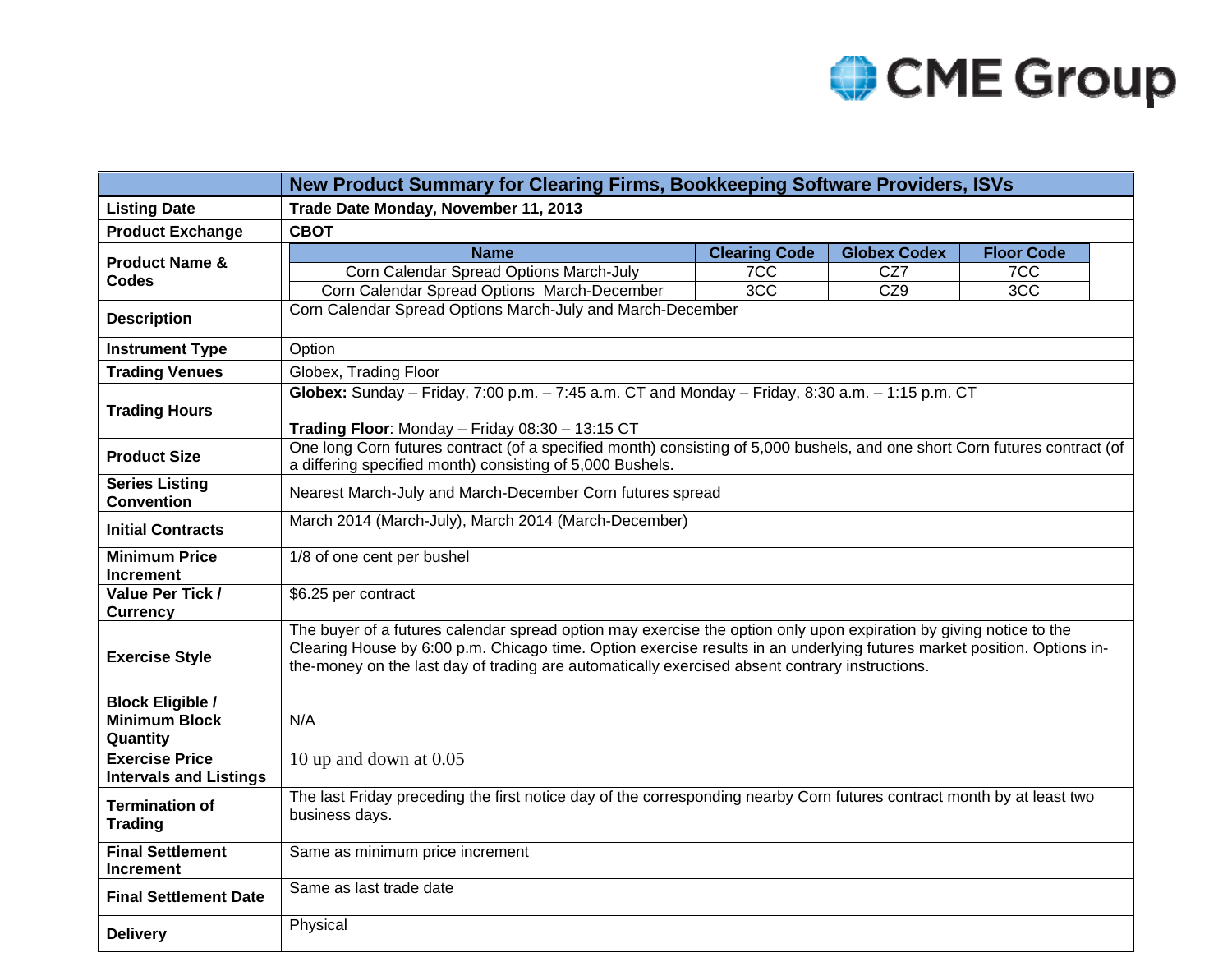

| <b>Price Conventions</b>                                   | <b>Trade Prices</b>                                  | 0.32625<br>0.32500<br>0.32375 | <b>Option Strikes</b>                                              | $-0.05$<br>0.0<br>0.05 | <b>Globex Prices</b>                                    | 325<br>324<br>323                       |
|------------------------------------------------------------|------------------------------------------------------|-------------------------------|--------------------------------------------------------------------|------------------------|---------------------------------------------------------|-----------------------------------------|
|                                                            | <b>ITC Fractional Format</b>                         | 0000325                       | <b>ITC Fractional</b><br><b>Indicator</b>                          | E                      | <b>Market Data</b><br><b>Platform</b><br><b>Channel</b> | MDP Channel 112, MDP<br><b>ITC2 100</b> |
| <b>Information Contacts</b>                                | <b>CMEGroup.com</b><br><b>Inquiries</b>              | (800)<br>331-3332             | <b>Products &amp; Services</b>                                     | (312)<br>930-<br>8213  | <b>Clearing House</b><br>(Clearing Ops)                 | (312)<br>207-2525                       |
|                                                            | <b>Global Command</b><br><b>Center (Trading Ops)</b> | (312)<br>456-2391             | <b>Risk Management</b><br><b>Dept. (Performance</b><br><b>Bond</b> | (312)<br>648-<br>3888  | <b>Market</b><br><b>Regulation</b>                      | (312)<br>341-7970                       |
| <b>Pending All Relevant CFTC Regulatory Review Periods</b> |                                                      |                               |                                                                    |                        |                                                         |                                         |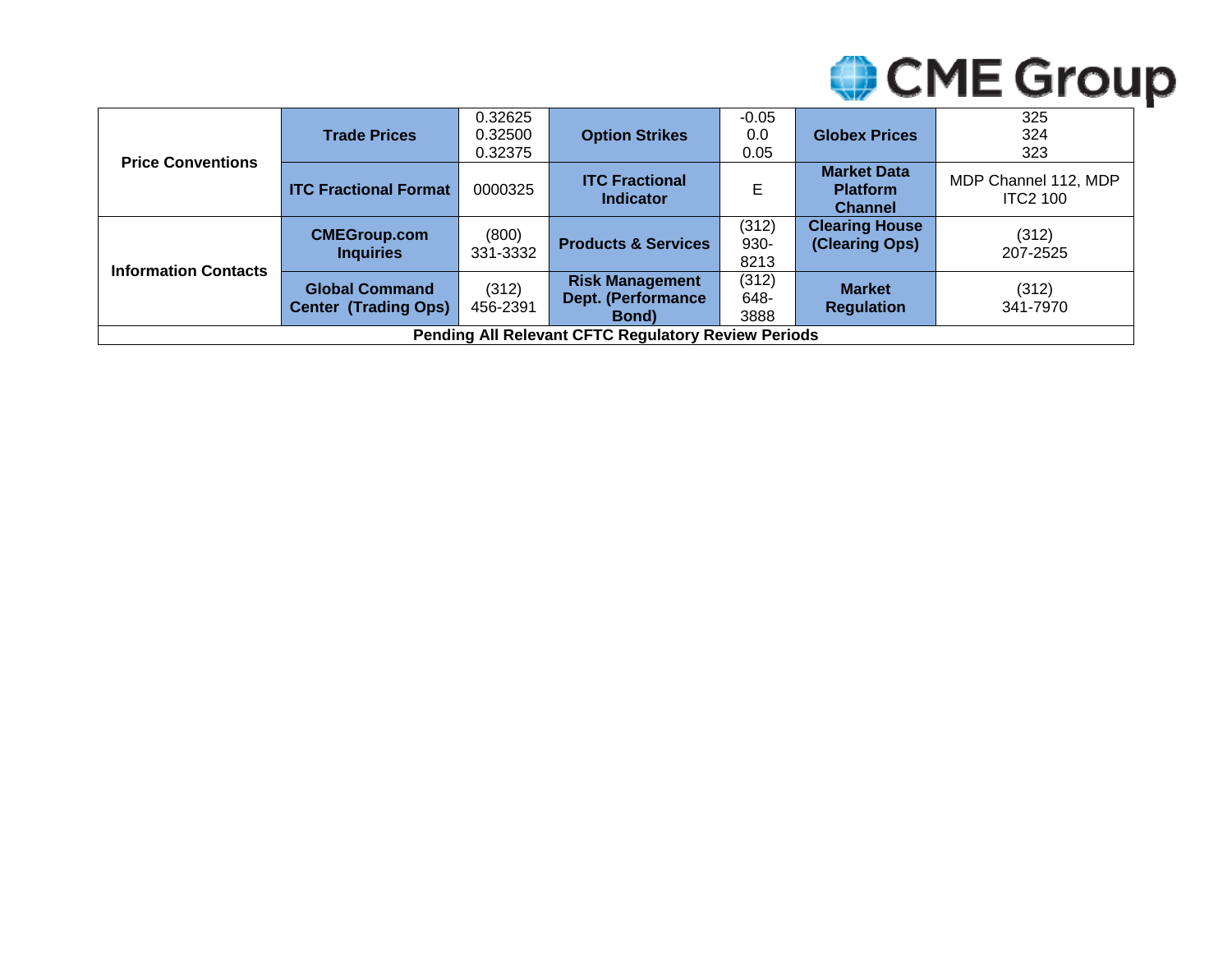

|                                             | New Product Summary for Clearing Firms, Bookkeeping Software Providers, ISVs                                                                                                                                                                                                                                                                    |                                                                                        |                     |                   |  |  |  |  |  |  |
|---------------------------------------------|-------------------------------------------------------------------------------------------------------------------------------------------------------------------------------------------------------------------------------------------------------------------------------------------------------------------------------------------------|----------------------------------------------------------------------------------------|---------------------|-------------------|--|--|--|--|--|--|
| <b>Listing Date</b>                         | Trade Date Monday, November 11, 2013                                                                                                                                                                                                                                                                                                            |                                                                                        |                     |                   |  |  |  |  |  |  |
| <b>Product Exchange</b>                     | <b>CBOT</b>                                                                                                                                                                                                                                                                                                                                     |                                                                                        |                     |                   |  |  |  |  |  |  |
|                                             | <b>Name</b>                                                                                                                                                                                                                                                                                                                                     | <b>Clearing Code</b>                                                                   | <b>Globex Codex</b> | <b>Fllor Code</b> |  |  |  |  |  |  |
|                                             | Soybean Oil Calendar Spread Options December-July                                                                                                                                                                                                                                                                                               | OC <sub>3</sub>                                                                        | NC <sub>3</sub>     | OC3               |  |  |  |  |  |  |
| <b>Product Name &amp;</b>                   | Soybean Oil Calendar Spread Options August-                                                                                                                                                                                                                                                                                                     | OC4                                                                                    | NC4                 | OC4               |  |  |  |  |  |  |
| Codes                                       | December<br>Soybean Oil Calendar Spread Options September-                                                                                                                                                                                                                                                                                      | OC <sub>5</sub>                                                                        | NC <sub>5</sub>     | OC <sub>5</sub>   |  |  |  |  |  |  |
|                                             | December                                                                                                                                                                                                                                                                                                                                        |                                                                                        |                     |                   |  |  |  |  |  |  |
| <b>Description</b>                          |                                                                                                                                                                                                                                                                                                                                                 | Soybean Oil Calendar Spread Options December-July, August-December, September-December |                     |                   |  |  |  |  |  |  |
| <b>Instrument Type</b>                      | Option                                                                                                                                                                                                                                                                                                                                          |                                                                                        |                     |                   |  |  |  |  |  |  |
| <b>Trading Venues</b>                       | Globex, Trading Floor                                                                                                                                                                                                                                                                                                                           |                                                                                        |                     |                   |  |  |  |  |  |  |
| <b>Trading Hours</b>                        | Globex: Sunday - Friday, 7:00 p.m. $-7:45$ a.m. CT and Monday - Friday, 8:30 a.m. $-1:15$ p.m. CT<br>Trading Floor: Monday - Friday 08:30 - 13:15 CT                                                                                                                                                                                            |                                                                                        |                     |                   |  |  |  |  |  |  |
| <b>Product Size</b>                         | One long Soybean Oil futures contract (of a specified month) consisting of 60,000 pounds, and one short Soybean Oil<br>futures contract (of a differing specified month) consisting of 60,000 pounds.                                                                                                                                           |                                                                                        |                     |                   |  |  |  |  |  |  |
| <b>Series Listing</b><br><b>Convention</b>  | Nearest December-July, August-December, September-December Soybean Oil futures spread.                                                                                                                                                                                                                                                          |                                                                                        |                     |                   |  |  |  |  |  |  |
| <b>Initial Contracts</b>                    | December 2013 (December-July), August 2014 (August-December), September 2014 (September-December)                                                                                                                                                                                                                                               |                                                                                        |                     |                   |  |  |  |  |  |  |
| <b>Minimum Price</b><br><b>Increment</b>    | 5/1000 of one cent (\$.00005) per pound                                                                                                                                                                                                                                                                                                         |                                                                                        |                     |                   |  |  |  |  |  |  |
| Value Per Tick /<br><b>Currency</b>         | \$3.00 per contract                                                                                                                                                                                                                                                                                                                             |                                                                                        |                     |                   |  |  |  |  |  |  |
| <b>Exercise Style</b>                       | The buyer of a futures calendar spread option may exercise the option only upon expiration by giving notice to the<br>Clearing House by 6:00 p.m. Chicago time. Option exercise results in an underlying futures market position. Options in-<br>the-money on the last day of trading are automatically exercised absent contrary instructions. |                                                                                        |                     |                   |  |  |  |  |  |  |
| <b>Block Eligible /</b>                     |                                                                                                                                                                                                                                                                                                                                                 |                                                                                        |                     |                   |  |  |  |  |  |  |
| <b>Minimum Block</b>                        | N/A                                                                                                                                                                                                                                                                                                                                             |                                                                                        |                     |                   |  |  |  |  |  |  |
| Quantity<br><b>Exercise Price</b>           |                                                                                                                                                                                                                                                                                                                                                 |                                                                                        |                     |                   |  |  |  |  |  |  |
| <b>Intervals and Listings</b>               | 10 up and down at 0.05                                                                                                                                                                                                                                                                                                                          |                                                                                        |                     |                   |  |  |  |  |  |  |
| <b>Termination of</b>                       | The last Friday preceding the first notice day of the corresponding nearby Soybean Oil futures contract month by at least                                                                                                                                                                                                                       |                                                                                        |                     |                   |  |  |  |  |  |  |
| <b>Trading</b>                              | two business days.                                                                                                                                                                                                                                                                                                                              |                                                                                        |                     |                   |  |  |  |  |  |  |
| <b>Final Settlement</b><br><b>Increment</b> | Same as minimum price increment                                                                                                                                                                                                                                                                                                                 |                                                                                        |                     |                   |  |  |  |  |  |  |
| <b>Final Settlement Date</b>                | Same as last trade date                                                                                                                                                                                                                                                                                                                         |                                                                                        |                     |                   |  |  |  |  |  |  |
| <b>Delivery</b>                             | Physical                                                                                                                                                                                                                                                                                                                                        |                                                                                        |                     |                   |  |  |  |  |  |  |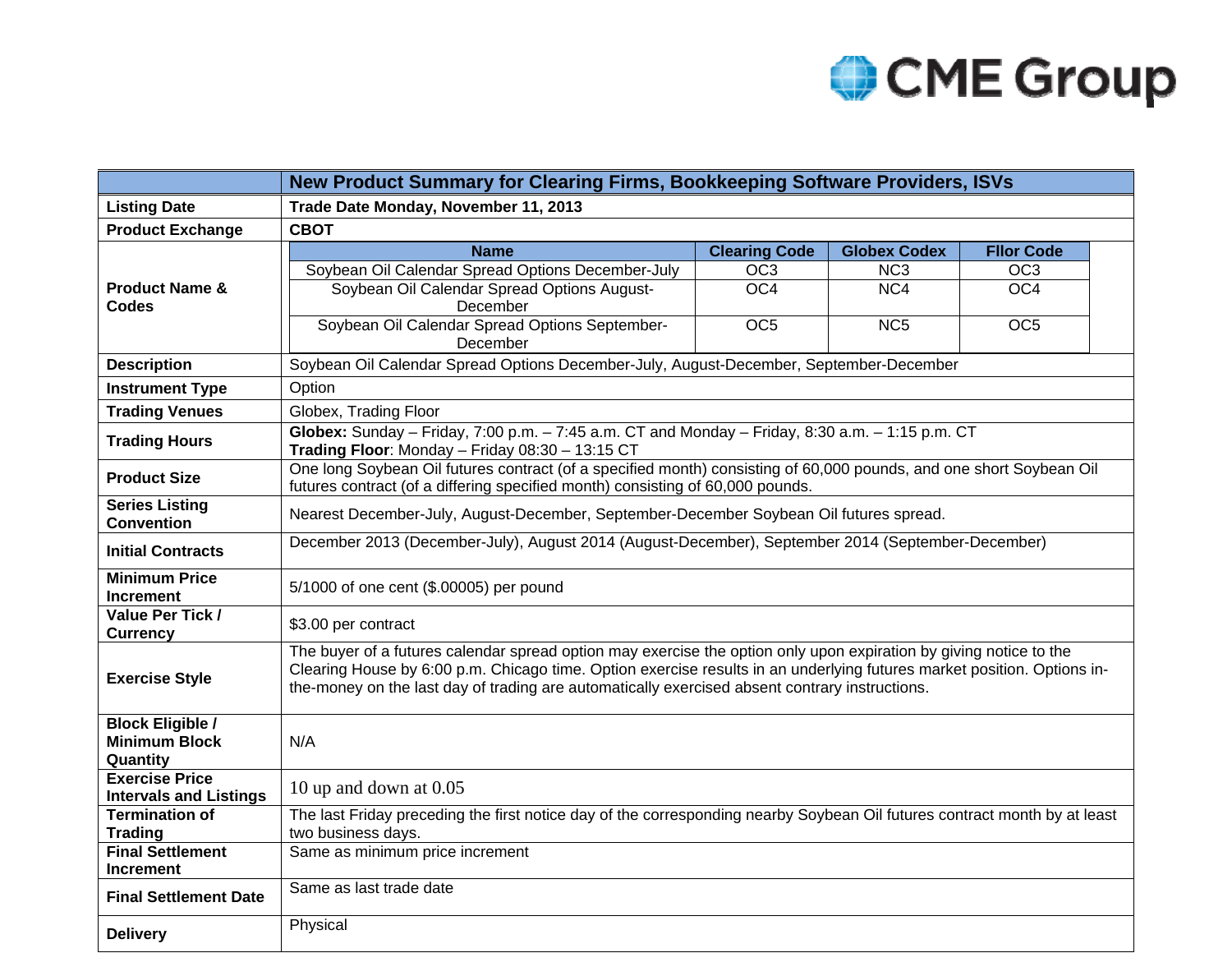

|                                                            | <b>Trade Prices</b>                                  | 0.1905<br>0.1910<br>0.1915 | <b>Option Strikes</b>                                              | $-0.05$<br>0.00<br>0.05 | <b>Globex Prices</b>                                    | 1905<br>1910<br>1915                    |
|------------------------------------------------------------|------------------------------------------------------|----------------------------|--------------------------------------------------------------------|-------------------------|---------------------------------------------------------|-----------------------------------------|
| <b>Price Conventions</b>                                   | <b>ITC Fractional Format</b>                         | 0001905                    | <b>ITC Fractional</b><br><b>Indicator</b>                          | N/A                     | <b>Market Data</b><br><b>Platform</b><br><b>Channel</b> | MDP Channel 112, MDP<br><b>ITC2 100</b> |
|                                                            | <b>CMEGroup.com</b><br><b>Inquiries</b>              | (800)<br>331-3332          | <b>Products &amp; Services</b>                                     | (312)<br>930-<br>8213   | <b>Clearing House</b><br>(Clearing Ops)                 | (312)<br>207-2525                       |
| <b>Information Contacts</b>                                | <b>Global Command</b><br><b>Center (Trading Ops)</b> | (312)<br>456-2391          | <b>Risk Management</b><br><b>Dept. (Performance</b><br><b>Bond</b> | (312)<br>648-<br>3888   | <b>Market</b><br><b>Regulation</b>                      | (312)<br>341-7970                       |
| <b>Pending All Relevant CFTC Regulatory Review Periods</b> |                                                      |                            |                                                                    |                         |                                                         |                                         |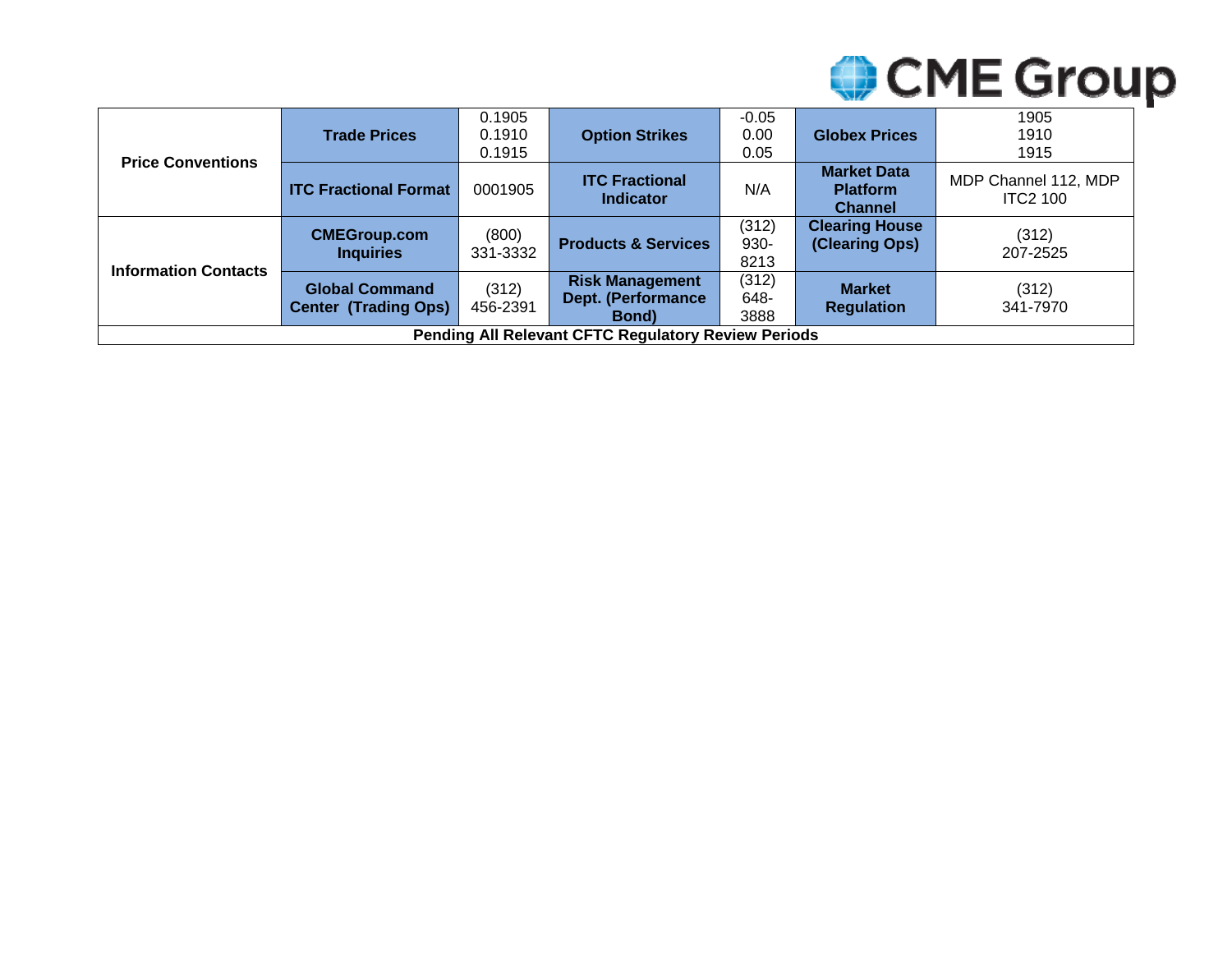

|                                                             | New Product Summary for Clearing Firms, Bookkeeping Software Providers, ISVs                                                                                                                                                                                                                                                                    |                      |                         |                   |  |  |  |  |
|-------------------------------------------------------------|-------------------------------------------------------------------------------------------------------------------------------------------------------------------------------------------------------------------------------------------------------------------------------------------------------------------------------------------------|----------------------|-------------------------|-------------------|--|--|--|--|
| <b>Listing Date</b>                                         | Trade Date Monday, November 11, 2013                                                                                                                                                                                                                                                                                                            |                      |                         |                   |  |  |  |  |
| <b>Product Exchange</b>                                     | <b>CBOT</b>                                                                                                                                                                                                                                                                                                                                     |                      |                         |                   |  |  |  |  |
|                                                             | <b>Name</b>                                                                                                                                                                                                                                                                                                                                     | <b>Clearing Code</b> | <b>Globex Codex</b>     | <b>Floor Code</b> |  |  |  |  |
| <b>Product Name &amp;</b>                                   | Soybean Spread Options November-March                                                                                                                                                                                                                                                                                                           | SC <sub>3</sub>      | SZ <sub>3</sub>         | SC <sub>3</sub>   |  |  |  |  |
| Codes                                                       | Soybean Spread Options July-July                                                                                                                                                                                                                                                                                                                | SC <sub>1</sub>      | $\overline{SZ1}$        | SC <sub>1</sub>   |  |  |  |  |
|                                                             | Soybean Spread Options January-March                                                                                                                                                                                                                                                                                                            | S <sub>8</sub> C     | SZ8                     | S <sub>8</sub> C  |  |  |  |  |
|                                                             | Soybean Spread Options March-November                                                                                                                                                                                                                                                                                                           | SCO                  | $\overline{\text{SZ0}}$ | SC <sub>0</sub>   |  |  |  |  |
| <b>Description</b>                                          | Soybean Calendar Spread Options November-March, July-July, January-March, March-November                                                                                                                                                                                                                                                        |                      |                         |                   |  |  |  |  |
| <b>Instrument Type</b>                                      | Option                                                                                                                                                                                                                                                                                                                                          |                      |                         |                   |  |  |  |  |
| <b>Trading Venues</b>                                       | Globex, Trading Floor                                                                                                                                                                                                                                                                                                                           |                      |                         |                   |  |  |  |  |
|                                                             | Globex: Sunday – Friday, 7:00 p.m. – 7:45 a.m. CT and Monday – Friday, 8:30 a.m. – 1:15 p.m. CT                                                                                                                                                                                                                                                 |                      |                         |                   |  |  |  |  |
| <b>Trading Hours</b>                                        |                                                                                                                                                                                                                                                                                                                                                 |                      |                         |                   |  |  |  |  |
|                                                             | Trading Floor: Monday - Friday 08:30 - 13:15 CT                                                                                                                                                                                                                                                                                                 |                      |                         |                   |  |  |  |  |
| <b>Product Size</b>                                         | One long Soybean futures contract (of a specified month) consisting of 5,000 bushels, and one short Soybean futures<br>contract (of a differing specified month) consisting of 5,000 Bushels.                                                                                                                                                   |                      |                         |                   |  |  |  |  |
| <b>Series Listing</b><br><b>Convention</b>                  | Nearest November-March, July-July, January-March, March-November Soybean futures spread                                                                                                                                                                                                                                                         |                      |                         |                   |  |  |  |  |
| <b>Initial Contracts</b>                                    | November 2013 (November-March), July 2014 (July-July), January 2014 (January-March), March 2014 (March-<br>November)                                                                                                                                                                                                                            |                      |                         |                   |  |  |  |  |
| <b>Minimum Price</b><br><b>Increment</b>                    | 1/8 of one cent per bushel                                                                                                                                                                                                                                                                                                                      |                      |                         |                   |  |  |  |  |
| Value Per Tick /                                            | \$6.25 per contract                                                                                                                                                                                                                                                                                                                             |                      |                         |                   |  |  |  |  |
| <b>Currency</b>                                             |                                                                                                                                                                                                                                                                                                                                                 |                      |                         |                   |  |  |  |  |
| <b>Exercise Style</b>                                       | The buyer of a futures calendar spread option may exercise the option only upon expiration by giving notice to the<br>Clearing House by 6:00 p.m. Chicago time. Option exercise results in an underlying futures market position. Options in-<br>the-money on the last day of trading are automatically exercised absent contrary instructions. |                      |                         |                   |  |  |  |  |
| <b>Block Eligible /</b><br><b>Minimum Block</b><br>Quantity | N/A                                                                                                                                                                                                                                                                                                                                             |                      |                         |                   |  |  |  |  |
| <b>Exercise Price</b><br><b>Intervals and Listings</b>      | 10 up and down at $0.05$                                                                                                                                                                                                                                                                                                                        |                      |                         |                   |  |  |  |  |
| <b>Termination of</b><br><b>Trading</b>                     | The last Friday preceding the first notice day of the corresponding nearby Soybean futures contract month by at least two<br>business days.                                                                                                                                                                                                     |                      |                         |                   |  |  |  |  |
| <b>Final Settlement</b><br><b>Increment</b>                 | Same as minimum price increment                                                                                                                                                                                                                                                                                                                 |                      |                         |                   |  |  |  |  |
| <b>Final Settlement Date</b>                                | Same as last trade date                                                                                                                                                                                                                                                                                                                         |                      |                         |                   |  |  |  |  |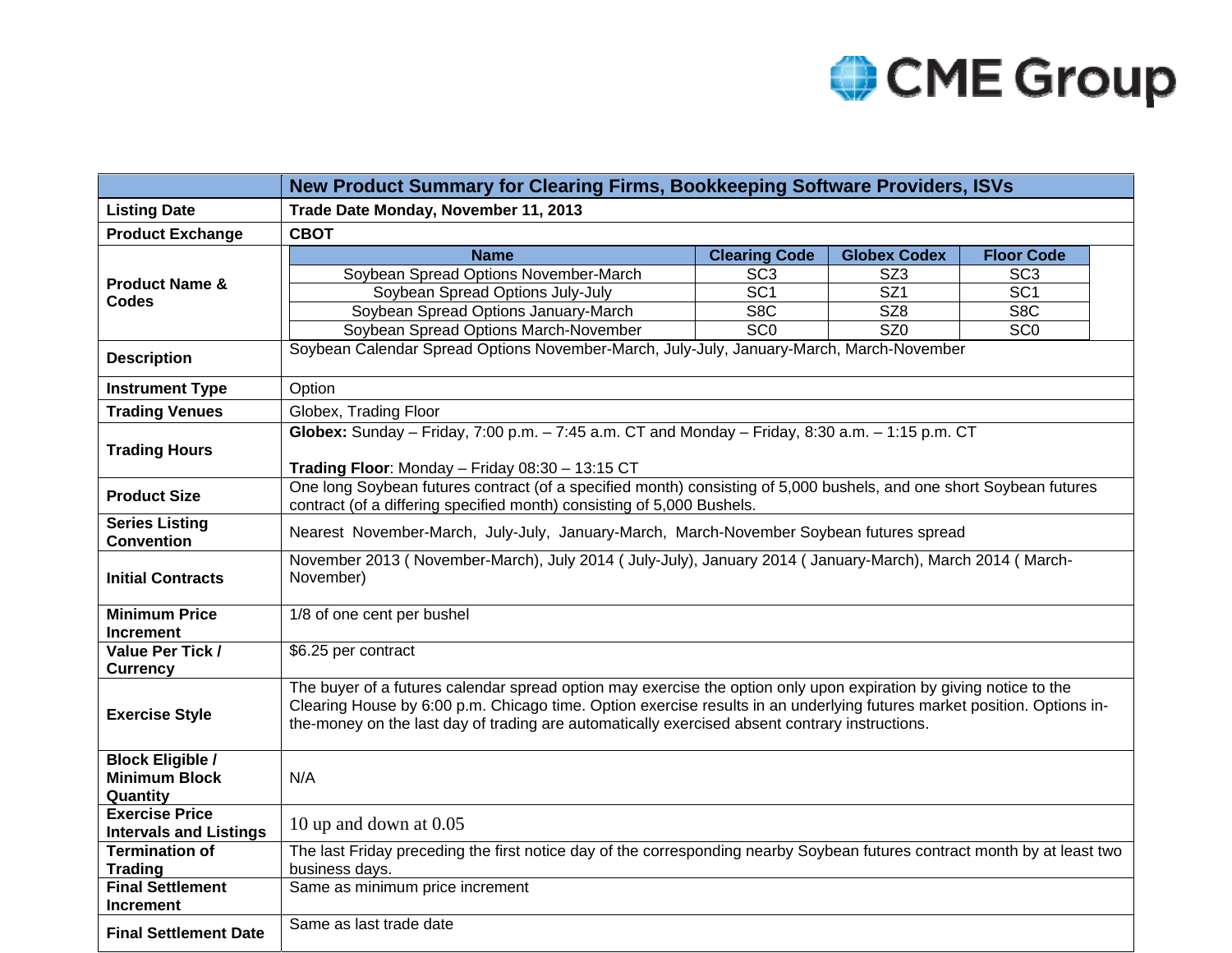

| <b>Delivery</b>                                            | Physical                                             |                               |                                                                    |                        |                                                         |                                         |
|------------------------------------------------------------|------------------------------------------------------|-------------------------------|--------------------------------------------------------------------|------------------------|---------------------------------------------------------|-----------------------------------------|
| <b>Price Conventions</b>                                   | <b>Trade Prices</b>                                  | 0.32625<br>0.32500<br>0.32375 | <b>Option Strikes</b>                                              | $-0.05$<br>0.0<br>0.05 | <b>Globex Prices</b>                                    | 325<br>324<br>323                       |
|                                                            | <b>ITC Fractional Format</b>                         | 0000325                       | <b>ITC Fractional</b><br><b>Indicator</b>                          | E                      | <b>Market Data</b><br><b>Platform</b><br><b>Channel</b> | MDP Channel 112, MDP<br><b>ITC2 100</b> |
| <b>Information Contacts</b>                                | <b>CMEGroup.com</b><br><b>Inquiries</b>              | (800)<br>331-3332             | <b>Products &amp; Services</b>                                     | (312)<br>930-<br>8213  | <b>Clearing House</b><br>(Clearing Ops)                 | (312)<br>207-2525                       |
|                                                            | <b>Global Command</b><br><b>Center (Trading Ops)</b> | (312)<br>456-2391             | <b>Risk Management</b><br><b>Dept. (Performance</b><br><b>Bond</b> | (312)<br>648-<br>3888  | <b>Market</b><br><b>Regulation</b>                      | (312)<br>341-7970                       |
| <b>Pending All Relevant CFTC Regulatory Review Periods</b> |                                                      |                               |                                                                    |                        |                                                         |                                         |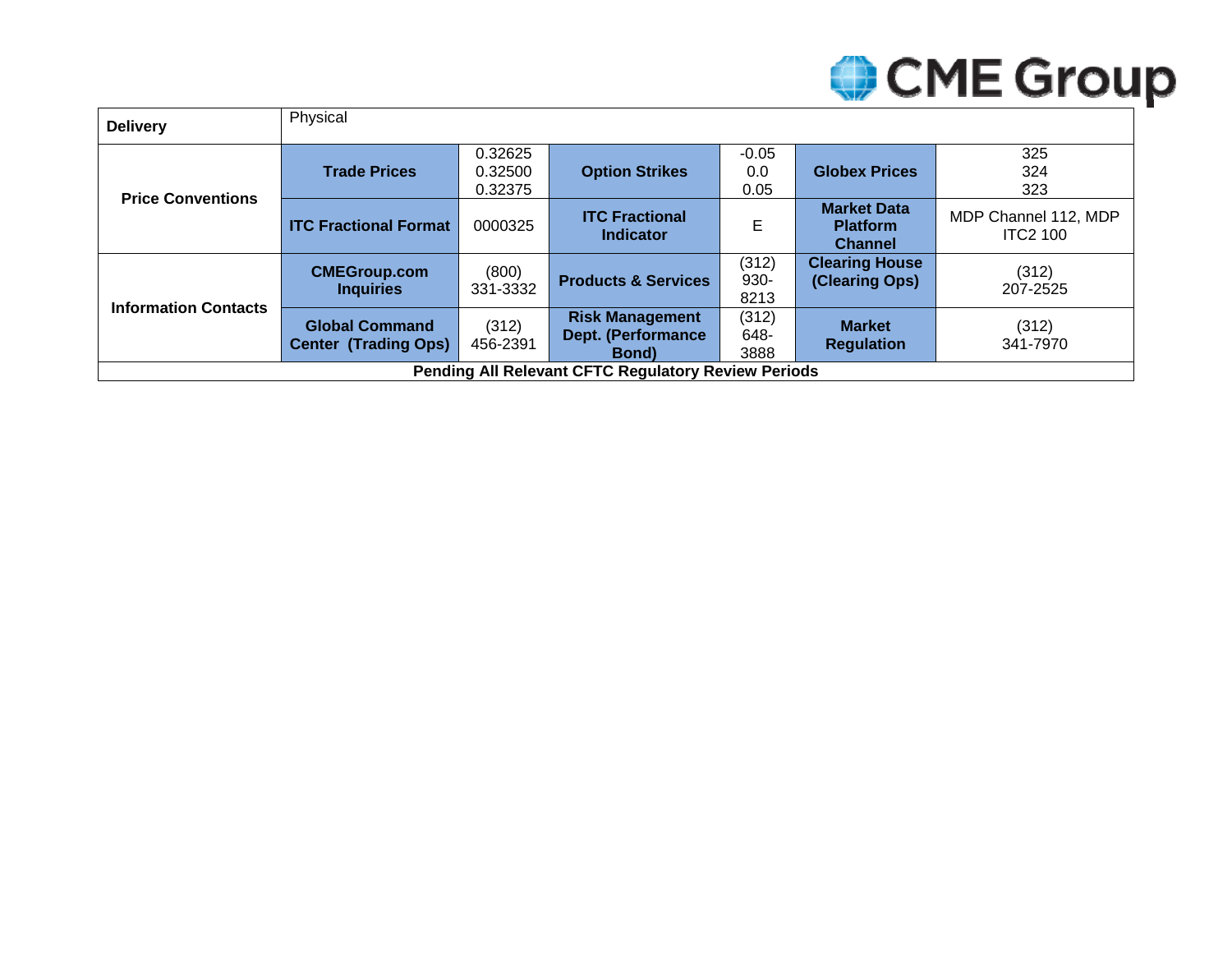

|                                          | New Product Summary for Clearing Firms, Bookkeeping Software Providers, ISVs                                                                                                                                                                                                                                                                    |                         |                     |                   |  |  |  |  |  |  |
|------------------------------------------|-------------------------------------------------------------------------------------------------------------------------------------------------------------------------------------------------------------------------------------------------------------------------------------------------------------------------------------------------|-------------------------|---------------------|-------------------|--|--|--|--|--|--|
| <b>Listing Date</b>                      | Trade Date Monday, November 11, 2013                                                                                                                                                                                                                                                                                                            |                         |                     |                   |  |  |  |  |  |  |
| <b>Product Exchange</b>                  | <b>CBOT</b>                                                                                                                                                                                                                                                                                                                                     |                         |                     |                   |  |  |  |  |  |  |
|                                          | <b>Name</b>                                                                                                                                                                                                                                                                                                                                     | <b>Clearing Code</b>    | <b>Globex Codex</b> | <b>Floor Code</b> |  |  |  |  |  |  |
|                                          | Soybean Meal Calendar Spread Options December-July                                                                                                                                                                                                                                                                                              | SM <sub>3</sub>         | MC <sub>3</sub>     | SM <sub>3</sub>   |  |  |  |  |  |  |
| <b>Product Name &amp;</b>                | Soybean Meal Calendar Spread Options August-                                                                                                                                                                                                                                                                                                    | S <sub>M4</sub>         | MC4                 | S <sub>M4</sub>   |  |  |  |  |  |  |
| Codes                                    | December                                                                                                                                                                                                                                                                                                                                        |                         |                     |                   |  |  |  |  |  |  |
|                                          | Soybean Meal Calendar Spread Options September-                                                                                                                                                                                                                                                                                                 | $\overline{\text{SM5}}$ | MC <sub>5</sub>     | S <sub>M5</sub>   |  |  |  |  |  |  |
|                                          | December<br>Soybean Meal Calendar Spread Options December-July, August-December, September-December                                                                                                                                                                                                                                             |                         |                     |                   |  |  |  |  |  |  |
| <b>Description</b>                       |                                                                                                                                                                                                                                                                                                                                                 |                         |                     |                   |  |  |  |  |  |  |
| <b>Instrument Type</b>                   | Option                                                                                                                                                                                                                                                                                                                                          |                         |                     |                   |  |  |  |  |  |  |
| <b>Trading Venues</b>                    | Globex, Trading Floor                                                                                                                                                                                                                                                                                                                           |                         |                     |                   |  |  |  |  |  |  |
|                                          | Globex: Sunday - Friday, 7:00 p.m. - 7:45 a.m. CT and Monday - Friday, 8:30 a.m. - 1:15 p.m. CT                                                                                                                                                                                                                                                 |                         |                     |                   |  |  |  |  |  |  |
| <b>Trading Hours</b>                     | Trading Floor: Monday - Friday 08:30 - 13:15 CT                                                                                                                                                                                                                                                                                                 |                         |                     |                   |  |  |  |  |  |  |
|                                          | One long Soybean Meal futures contract (of a specified month) consisting of 100 short tons, and one short Soybean Meal                                                                                                                                                                                                                          |                         |                     |                   |  |  |  |  |  |  |
| <b>Product Size</b>                      | futures contract (of a differing specified month) consisting of 100 short tons.                                                                                                                                                                                                                                                                 |                         |                     |                   |  |  |  |  |  |  |
| <b>Series Listing</b>                    | Nearest December-July, August-December, September-December Soybean Meal futures spread.                                                                                                                                                                                                                                                         |                         |                     |                   |  |  |  |  |  |  |
| <b>Convention</b>                        |                                                                                                                                                                                                                                                                                                                                                 |                         |                     |                   |  |  |  |  |  |  |
| <b>Initial Contracts</b>                 | December 2013 (December-July), August 2014 (August-December), September 2014 (September-December)                                                                                                                                                                                                                                               |                         |                     |                   |  |  |  |  |  |  |
| <b>Minimum Price</b><br><b>Increment</b> | 5 cents per short ton                                                                                                                                                                                                                                                                                                                           |                         |                     |                   |  |  |  |  |  |  |
| Value Per Tick /<br><b>Currency</b>      | \$5.00 per contract                                                                                                                                                                                                                                                                                                                             |                         |                     |                   |  |  |  |  |  |  |
| <b>Exercise Style</b>                    | The buyer of a futures calendar spread option may exercise the option only upon expiration by giving notice to the<br>Clearing House by 6:00 p.m. Chicago time. Option exercise results in an underlying futures market position. Options in-<br>the-money on the last day of trading are automatically exercised absent contrary instructions. |                         |                     |                   |  |  |  |  |  |  |
| <b>Block Eligible /</b>                  |                                                                                                                                                                                                                                                                                                                                                 |                         |                     |                   |  |  |  |  |  |  |
| <b>Minimum Block</b>                     | N/A                                                                                                                                                                                                                                                                                                                                             |                         |                     |                   |  |  |  |  |  |  |
| Quantity<br><b>Exercise Price</b>        |                                                                                                                                                                                                                                                                                                                                                 |                         |                     |                   |  |  |  |  |  |  |
| <b>Intervals and Listings</b>            | 10 up and down at 0.5                                                                                                                                                                                                                                                                                                                           |                         |                     |                   |  |  |  |  |  |  |
| <b>Termination of</b>                    | The last Friday preceding the first notice day of the corresponding nearby Soybean Meal futures contract month by at                                                                                                                                                                                                                            |                         |                     |                   |  |  |  |  |  |  |
| <b>Trading</b>                           | least two business days.                                                                                                                                                                                                                                                                                                                        |                         |                     |                   |  |  |  |  |  |  |
| <b>Final Settlement</b>                  | Same as minimum price increment                                                                                                                                                                                                                                                                                                                 |                         |                     |                   |  |  |  |  |  |  |
| <b>Increment</b>                         |                                                                                                                                                                                                                                                                                                                                                 |                         |                     |                   |  |  |  |  |  |  |
| <b>Final Settlement Date</b>             | Same as last trade date                                                                                                                                                                                                                                                                                                                         |                         |                     |                   |  |  |  |  |  |  |
| <b>Delivery</b>                          | Physical                                                                                                                                                                                                                                                                                                                                        |                         |                     |                   |  |  |  |  |  |  |